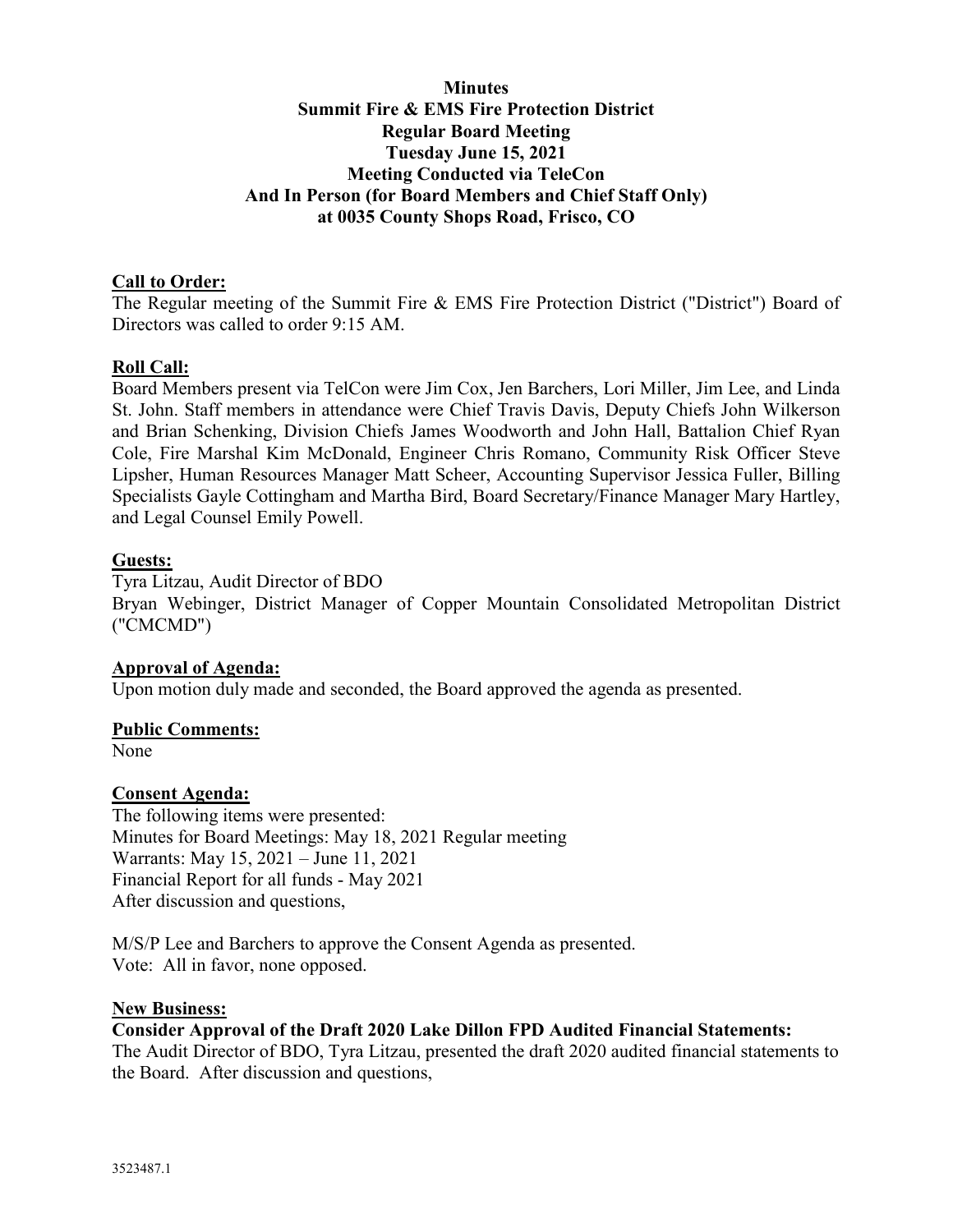M/S/P Lee and St. John to approve the 2020 Lake Dillon Fire Protection District audited financial statements subject to non-material revisions as discussed. Vote: All in favor, none opposed.

### **Facility Out-of-County Transport Reduction in Service:**

Division Chief Woodworth reported on the reduction in out-of-county facility transport services to the Board. After a meeting with St. Anthony Summit Medical Center (hospital), the hospital clearly laid out the need for a dedicated out-of-county transport agency. They are contracted with Stadium Medical Inc (Stadium) currently, and will increase the number of units provided to meet the hospital's needs. The District agreed with this decision, which decreases the out-of-county transports in order to stabilize its mission as a fire-based EMS entity to ensure emergency medical coverage within our jurisdictional area. The District will continue to be a backup to Stadium as needed.

### **Initiative 27 & SB21-293**:

Chief Davis and Attorney Powell discussed the new SB21-293 legislation and proposed Initiative 27 with the Board, which have implications for special district property tax revenue. SB21-293 - Property Tax Classification and Assessment Rates arrived very late and zipped through the last week of the legislative session. It was introduced on Wednesday, June 2, and passed out of the Senate on Monday, June 7. The House ran the bill through two committees and Second Reading on June 7 and passed the bill on Tuesday, June 8. As the title of the bill suggests, SB 293 addresses property tax assessments by redefining classes of residential and commercial property, and reducing some assessment rates for a short period of time (2-years).

The bill is expected to decrease local government property tax revenue by \$193.1 million in 2023 and by \$209.5 million in 2024, including an estimated loss of revenue to special districts of approximately 18.9%-20% across the board. Utilizing that ratio, the dollar loss to special districts would be approximately \$38.6 million in 2023 and \$41.9 million in 2024.

Initiative 27, which is currently collecting signatures, also seeks to dramatically decrease property taxes statewide. It would reduce the residential assessment rate from 7.15% to 6.5% and the non-residential assessment rate from 29% to 26.4%. The lost revenue if Initiative 27 should pass is estimated to be \$1.03 billion dollars to local governments; which, adjusted for special districts is approximately \$200.6 million. However, SB 21-293 is drafted in a way as to attempt to limit the impact of Initiative 27 by altering the way in which it would affect the property taxation statutes.

### **Cybersecurity Analysis:**

DC Schenking presented the Cybersecurity Executive Summary Report to the Board. The report reviewed is one of four reports received after the cybersecurity audit by Lewan and Associates. Overall, the District scored 647.68 points which gives a Fair grade and is higher than the average of like agencies. The goal is to score  $660 +$ . Four phases of controls were reviewed:

- Administrative Controls "human" part of information security.
- Physical Controls protect assets from physical theft, modification, and destruction.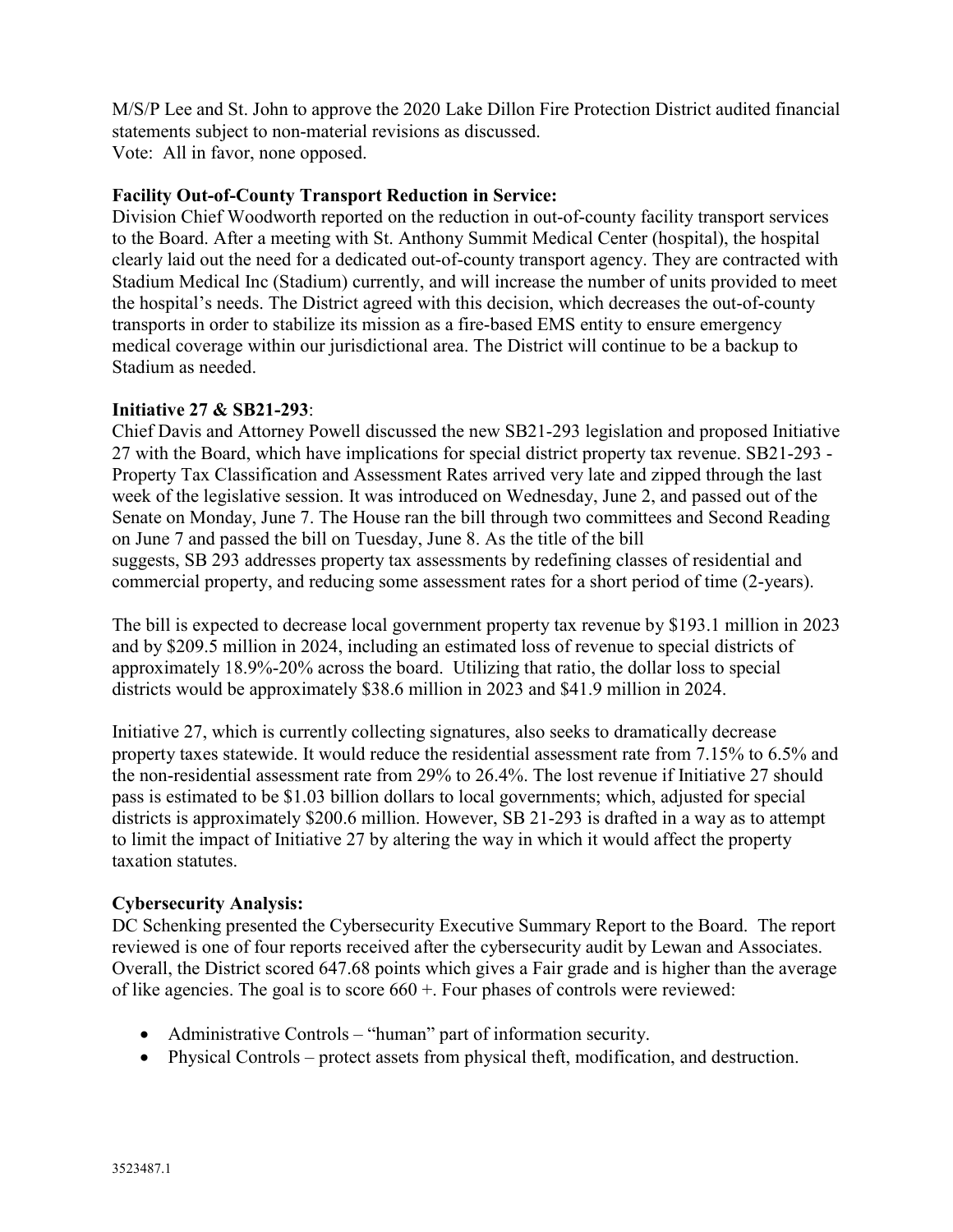- Internal Technical Controls technical in nature and used within our organization; i.e. firewall.
- External Technical Controls technical in nature and used to protect outside access to our organization.

Per DC Schenking, the next steps will include creating a task force to address the issues identified to begin after the Strategic Plan work is completed.

# **Continued Business:**

# **Consider Resolution 2021-10 Adoption of the 2018 International Fire Code with Local Amendments:**

Fire Marshal McDonald presented the 2018 International Fire Code adoption Resolution to the Board including the local amendments approved by the Board of County Commissioners. Attorney Powell reminded the Board that the District will only be able to enforce the fire code in the municipalities that have approved the same code, otherwise the municipality's adopted fire code adopted will be enforced.

After discussion and questions,

M/S/P Lee and Miller to approve Resolution 2021-08 Adopting the 2018 International Fire Code with Local Amendments as presented.

Vote: All in favor, none opposed.

# **Director Cox Resignation Discussion:**

The Board discussed interested candidates for filling Director Cox's vacant Director's seat in July 2021. The Board requested Finance Manager Hartley to reach out to the candidates to arrange for Board interviews at the July 20, 2021 Board meeting. Attorney Powell shared that the Board can appoint the chosen candidate at the July Board meeting, but that they will not be allowed to actively participate as a Board member until the Oath of Office is filed with the County Clerk and Recorder after the July Board meeting.

# **Authority Dissolution Update:**

Attorney Powell discussed the process of the assignment/termination of Summit Fire & EMS Authority ("Authority") contracts to the District. Attorney Powell reported reviewing approximately 100 contracts. Her team is ready to provide to Finance Manager Hartley a listing of individual assignment agreements, an omnibus assignment agreement, county agreements, and missing agreements to be processed. This process needs to be completed before the Authority can be dissolved. The goal is to dissolve the Authority in September, 2021.

### **Staff Reports:**

Attorney: In addition to the written report, Attorney Powell reported working with Finance Manager Hartley in updating the District's name with the IRS. The IRS still shows the District's name as Lake Dillon Fire Authority, which was never changed when the District changed back to Lake Dillon Fire Protection District in 1998. Attorney Powell reported being successful in obtaining the State Archivist's approval of the District assuming the Authority's 2018 Document Retention & Destruction Schedule with local amendments.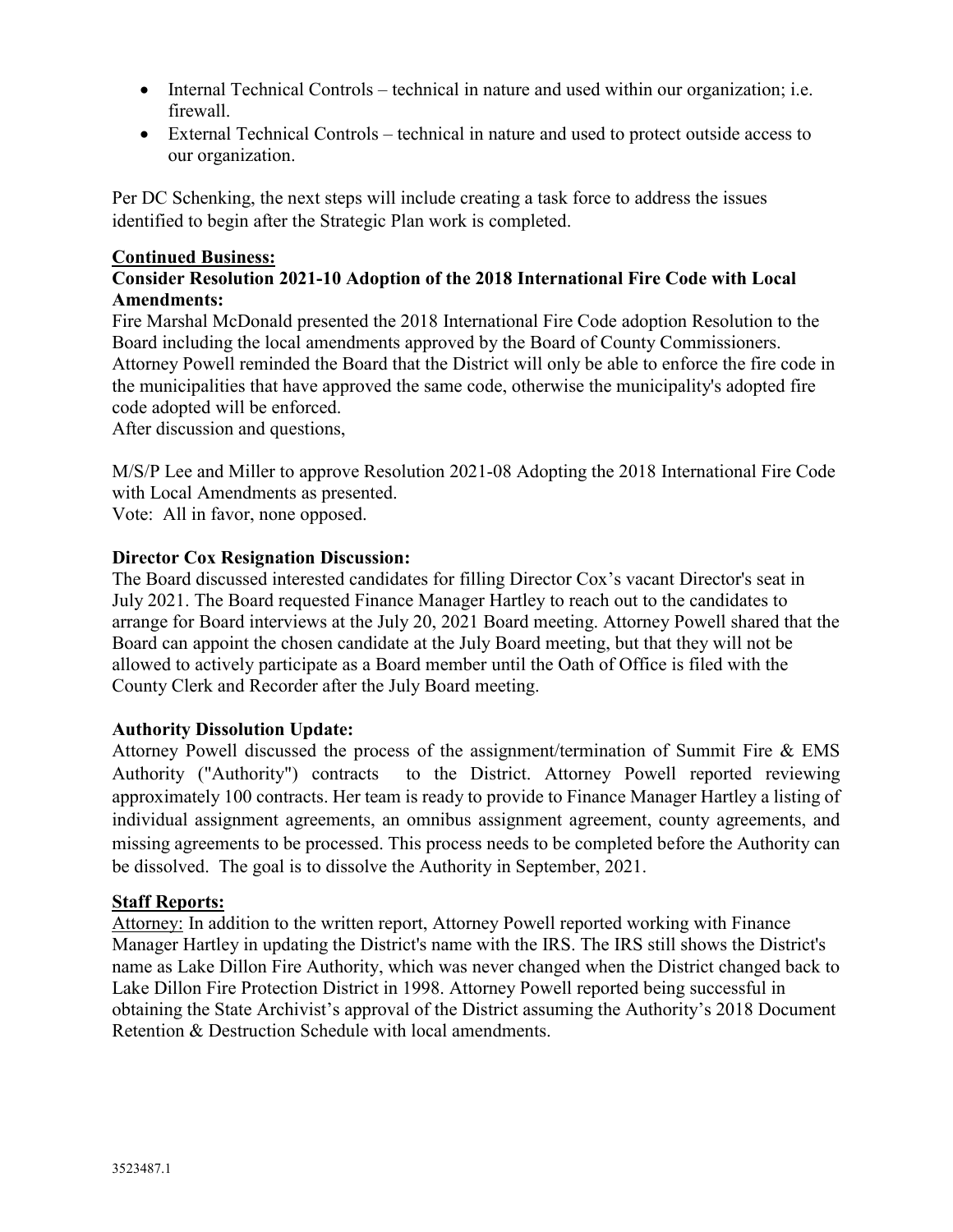Lastly, Attorney Powell reported the legislative session ended June 8, 2021 and their firm is working on the legislative update legal advisement, which is expected to be complete by September, 2021.

High Country Training Center: Director Miller reported that the Summit County Fire Protection Authority ("SFA") Board had a Board meeting last Thursday and approved the change of management direction away from the shared management between the District and Red, White and Blue Fire Protection District ("RWB") to RWB taking over full management of the Training Center. The SFA Board consists of 1 member from the District and 1 member from RWB along with the Deputy Chiefs of Operation from both entities. There will be no Division Chief of Training after DC Hall leaves, to be replaced by Training Captains.

Wildland Council: Director Cox reported that the chipping program has begun for the summer months and that the grant applications have been reviewed and sent on to the Board of County Commissioners for approval.

Finance: In addition to the written report, Finance Manager Hartley reported working on the Authority contract assignment/termination project with Attorney Powell as well as finalizing the 2020 audited financial reports.

Human Resources: In addition to the written report, HR Manager Scheer reported a higher than average turnover rate and lower than average applications received.

Community Risk Officer: In addition to the written report, CRO Lipsher reported being extremely busy with fire pit inspections and mitigation inspections for full HOA properties. CRO Lipsher is also collaborating with Wildfire Specialist Kyle Iseminger on wildfire public education.

Community Risk Division: In addition to the written report, Fire Marshal McDonald reported meeting with volunteer inspector Bob Hartley, who will begin working 1 ½ days per week to help out the CRD Division.

Admin Support Services: In addition to the written report, DC Schenking reported that the CPSE Board approved the Authority ACR report for 2020. DC Schenking shared the upcoming external shareholder meeting on Monday, July 12, 2021 as part of the strategic plan project.

OPS/EMS Services: Nothing in addition to the written report.

Chief: In addition to the written report, Chief Davis reported that the County is moving to stage 1 fire restrictions soon, bordering on a quick move to stage 2 fire restrictions due to conditions within the County.

### **Board Comments**

Director Miller requested all Board members to fill out the Fire Chief evaluation that will be reviewed at the July Board meeting.

### **Adjournment:**